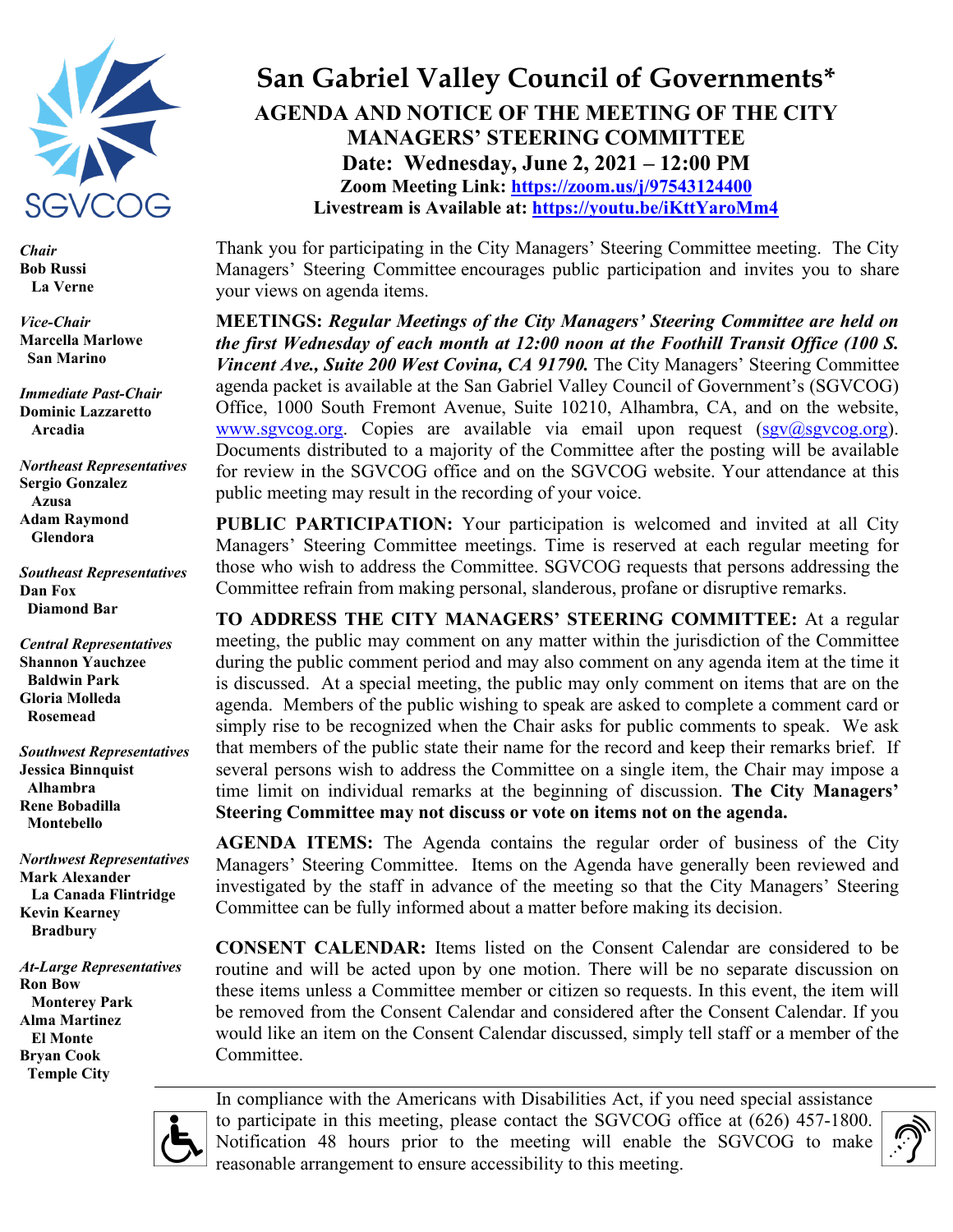**\*MEETING MODIFICATIONS DUE TO THE STATE AND LOCAL STATE OF EMERGENCY RESULTING FROM THE THREAT OF COVID-19**: On March 17, 2020, Governor Gavin Newsom issued Executive Order N-29-20 authorizing a local legislative body to hold public meetings via teleconferencing and allows for members of the public to observe and address the meeting telephonically or electronically to promote social distancing due to the state and local State of Emergency resulting from the threat of the Novel Coronavirus (COVID-19).

To follow the new Order issued by the Governor and ensure the safety of Committee Members and staff for the purpose of limiting the risk of COVID-19, in-person public participation at the City Managers' Steering Committee meeting scheduled for June 2, 2021 at 12:00 PM will not be allowed. To allow for public participation, the City Managers' Steering Committee will conduct its meeting through Zoom Video Communications. To participate in the meeting, download Zoom on any phone or computer device and copy and paste the following link into your browser to access the live meeting: [https://zoom.us/j/97543124400.](https://zoom.us/j/97543124400) You may also access the meeting via the livestream link on the front of the agenda page.

Submission of Public Comments: For those wishing to make public comments on agenda and non-agenda items you may submit comments via email or by Zoom.

- Email: Please submit via email your public comment to Katie Ward (kward@sgvcog.org) at least 1 hour prior to the scheduled meeting time. Please indicate in the Subject Line of the email "FOR PUBLIC COMMENT." Emailed public comments will be read into the record and will be part of the recorded meeting minutes. Public comment may be summarized in the interest of time, however the full text will be provided to all members of the Committee prior to the meeting.
- Zoom: Through Zoom, you may speak by using the web interface "Raise Hand" feature. Wait to be called upon by staff, and then you may provide verbal comments for up to 3 minutes. Public comment is taken at the beginning of the meeting for items not on the agenda. Public comment is also accepted at the beginning of each agenda item.

Any member of the public requiring a reasonable accommodation to participate in this meeting should contact Katie Ward at least 48 hours prior to the meeting at  $(626)$  457-1800 or at kward@sgvcog.org.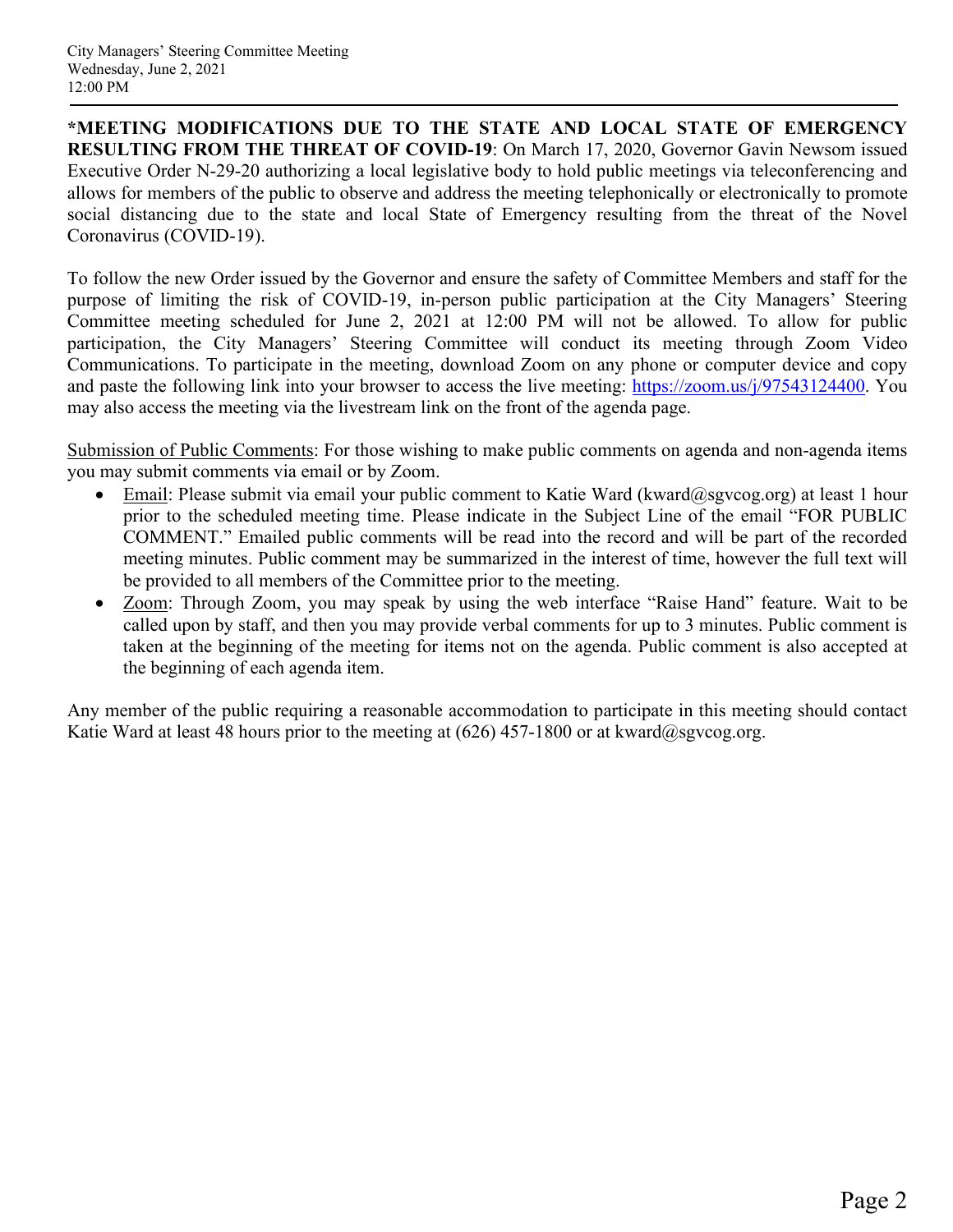## **PRELIMINARY BUSINESS**

- 1. Call to Order
- 2. Roll Call
- 3. Public Comment *(If necessary, the Chair may place reasonable time limits on all comments)*
- 4. Changes to Agenda Order: Identify emergency items arising after agenda posting and requiring action prior to next regular meeting

### **CONSENT CALENDAR**

- 5. City Managers' Steering Committee Minutes - [Page 1](#page-4-0) *Recommended Action: Approve City Managers' Steering Committee Minutes.*
- 6. FY 21-22 City Managers' TAC and Steering Committee Chair and Vice-Chair *Recommended Action: Elect Marcella Marlowe (San Marino) to serve as Chair of the City Managers' TAC and Steering Committee and Elect Jessica Binnquist (Alhambra) to serve as Vice-Chair effective July 1, 2021.*
- 7. FY 21-22 Subregional Representatives to City Managers' Steering Committee *Recommended Action: Appoint the following regional representatives to the City Managers' Steering Committee and submit to the Governing Board for approval:*
	- *Northeast: Adam Raymond (Glendora), Sergio Gonzalez (Azusa)*
	- *Southeast: Dan Fox (Diamond Bar)*
	- *Central: Gloria Molleda (Rosemead), Rachel Barbosa (South El Monte)*
	- *Southwest: Rene Bobadilla (Montebello), Mark Lazzaretto (San Gabriel)*
	- *Northwest: Mark Alexander (La Canada Flintridge), Kevin Kearney (Bradbury)*
	- *At-Large: Ron Bow (Monterey Park), Bryan Cook (Temple City), Dominic Lazzaretto (Arcadia), Chris Constantin (San Dimas)*

**DISCUSSION ITEMS** *(It is anticipated that the Committee may take action on the following matters)*

8. Regional Solid Waste Food Recovery Program - [Page 3](#page-6-0) *Recommended Action: Discuss and provide direction to staff.*

**UPDATE ITEMS** *(It is anticipated that the Committee may take action on the following matters)*

- 9. Metro Strategic Project List for the San Gabriel Valley [Page 5](#page-8-0) *Recommended Action: For information only.*
- 10. Executive Director's Monthly Report *Recommended Action: For information only.*

**COMMITTEE MEMBER ITEMS ANNOUNCEMENTS ADJOURN**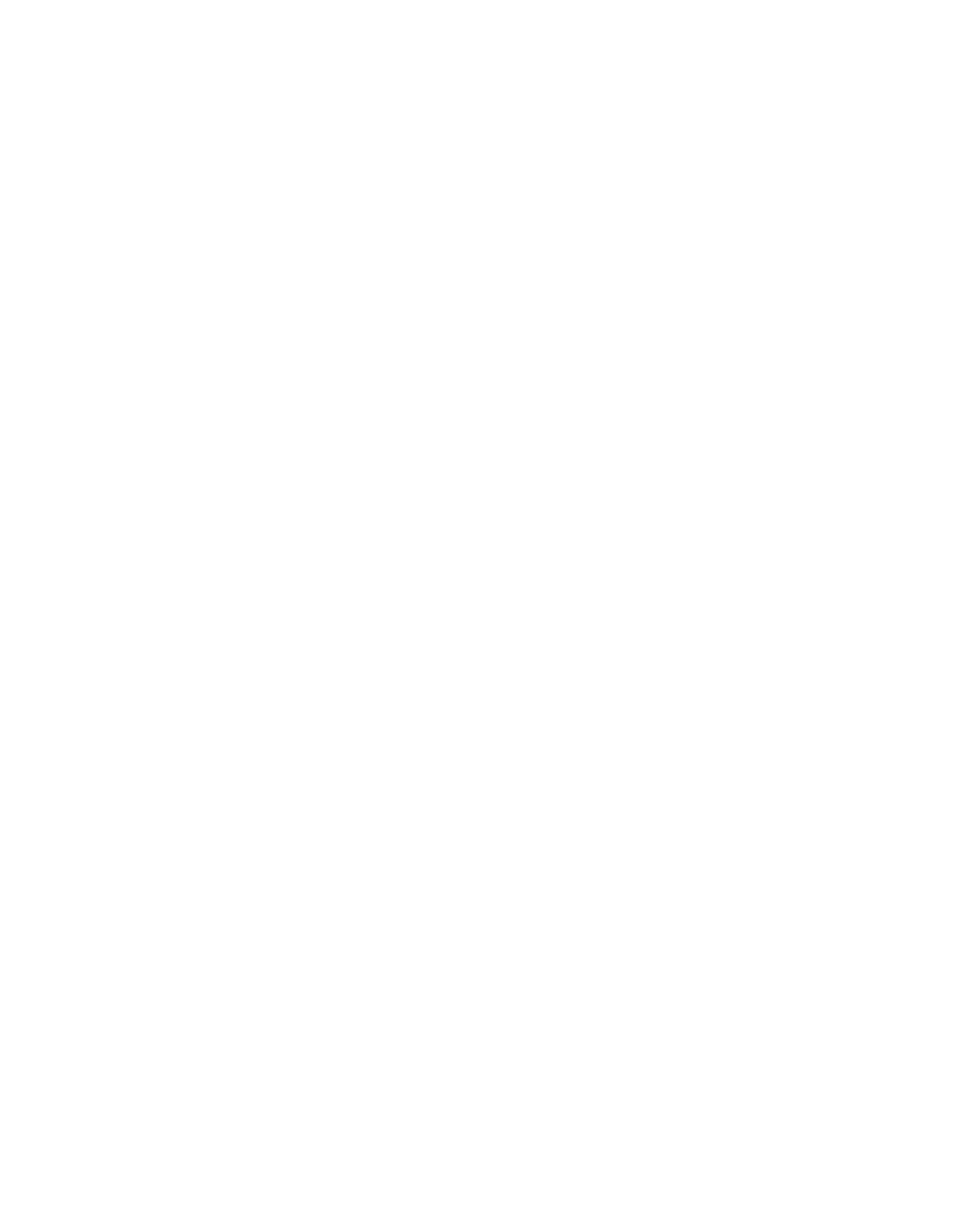<span id="page-4-0"></span>

**SGVCOG City Managers' Steering Committee Meeting Unapproved Minutes May 5, 2021 12:00 PM Via Zoom/Teleconference**

1. Call to Order B. Russi called the meeting to order at 12:01 PM.

2. Roll Call: **Members Present:** Alhambra, J. Binnquist Arcadia, D. Lazzaretto Azusa, S. Gonzalez Baldwin Park, S. Yauchzee Bradbury, K. Kearney Diamond Bar, D. Fox Glendora, A. Raymond La Verne, B. Russi Montebello, R. Bobadilla Monterey Park, R. Bow Rosemead, G. Molleda San Marino, M. Marlowe

**Members Absent:** El Monte, Alma Martinez

La Canada Flintridge, M. Alexander

## **SGVCOG Staff:**

Temple City, B. Cook

M. Creter, Executive Director K. Ward; C. Sims; A. Fung; A. Bordallo; B. Acevedo, Staff

- 3. Public Comment. No public comment was received for the meeting.
- 4. Changes to Agenda Order. No changes were requested.

## **CONSENT CALENDAR**

- 5. City Managers' Steering Committee Minutes *Recommended Action: Approve City Managers' Steering Committee Minutes.*
- 6. Draft FY 2019-2020 Financial Audit *Recommended Action: Receive and file.*

## **There was a motion to approve the consent calendar (M/S: D. Fox/S. Yauchzee).**

#### **[MOTION PASSED]**

| AYES:           | Arcadia, Azusa, Baldwin Park, Bradbury, Diamond Bar, Glendora, La |  |  |  |  |  |
|-----------------|-------------------------------------------------------------------|--|--|--|--|--|
|                 | Verne, Monterey Park, Rosemead, San Marino                        |  |  |  |  |  |
| <b>NOES:</b>    |                                                                   |  |  |  |  |  |
| <b>ABSTAIN:</b> |                                                                   |  |  |  |  |  |
| <b>ABSENT:</b>  | Alhambra, El Monte, La Canada Flintridge, Montebello, Temple City |  |  |  |  |  |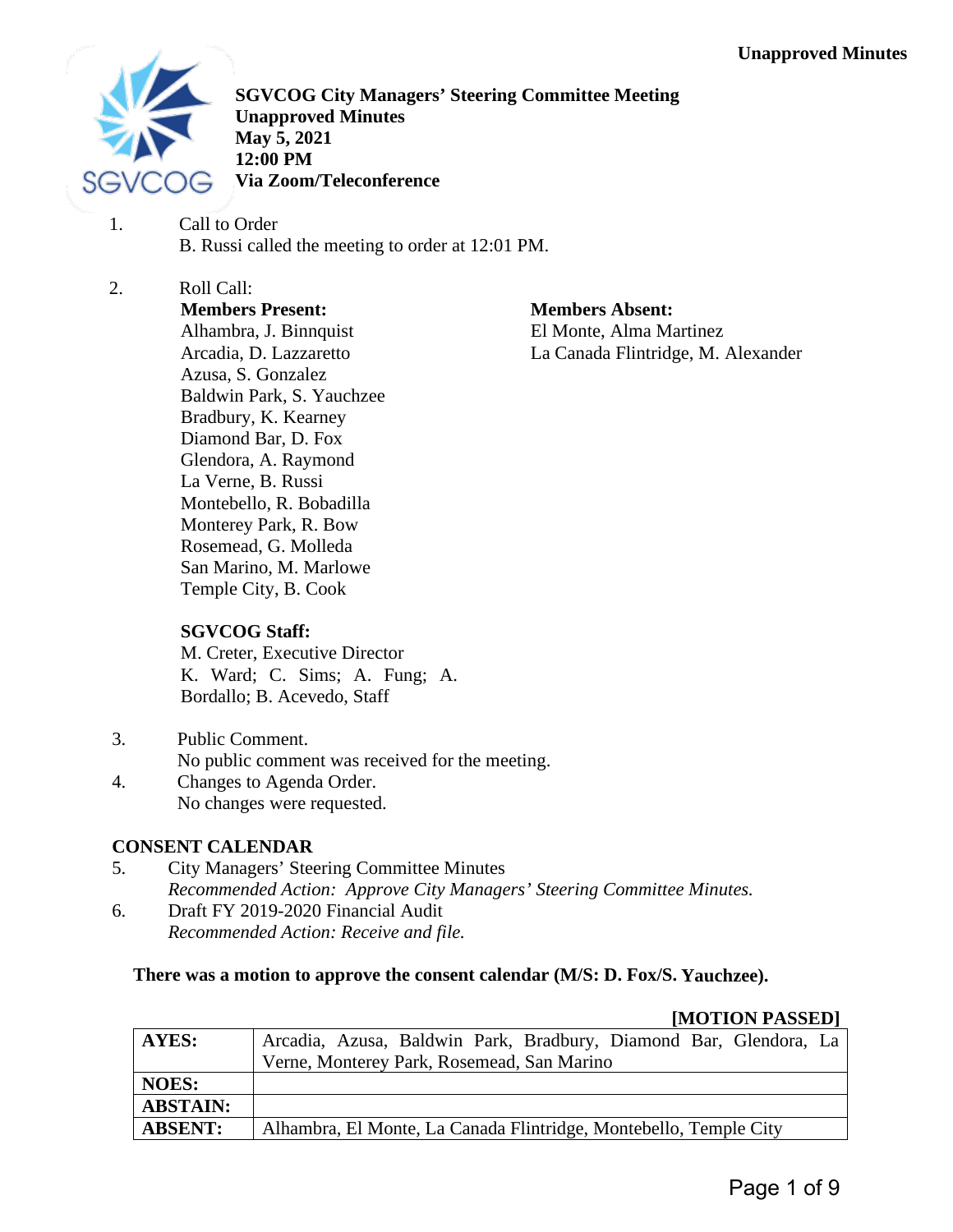## **DISCUSSION ITEMS**

7. Update on Los Angeles County Coordination Survey A. Fung presented on this item.

## **UPDATE ITEMS**

- 8. Update on State and Congressional Redistricting Coordination K. Ward provided an update on this item.
- 9. Update on Regional Broadband Efforts A. Fung provided an update on this item.
- 10. Executive Director's Monthly Report M. Creter provided an update on this item.

#### **COMMITTEE MEMBER ITEMS ANNOUNCEMENTS ADJOURN**

The meeting adjourned at 12:40 PM.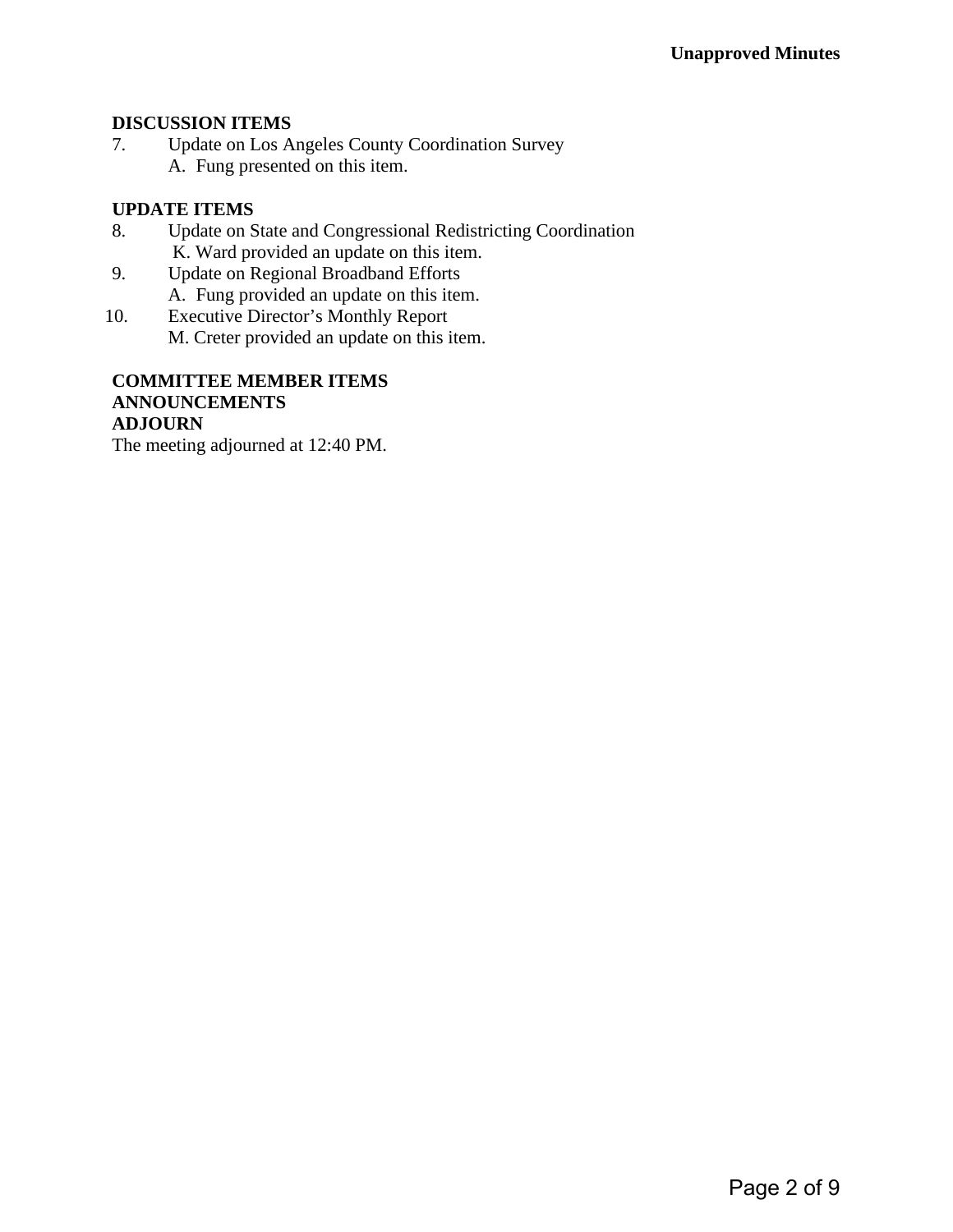## <span id="page-6-0"></span>REPORT

| DATE: | June 2, 2021                             |
|-------|------------------------------------------|
| TO:   | <b>City Managers' Steering Committee</b> |
| FROM: | Marisa Creter, Executive Director        |

## **RE: REGIONAL SOLID WASTE FOOD RECOVERY PROGRAM**

## **RECOMMENDED ACTION**

Discuss and provide direction to staff.

## **BACKGROUND**

In February 2021, the SGVCOG reconvened the Solid Waste Working Group to provide a platform for San Gabriel Valley cities and agencies to discuss solid waste issues. Specifically, the Solid Waste Working Group focuses on providing support and resources for cities to strategize and plan efforts to comply with upcoming SB 1383 (Lara, 2016) mandates. SB 1383 serves as a statewide effort to reduce emissions of short-lived climate pollutants (SLCP) and sets the following targets:

- 1. Reduce statewide disposal of organic waste by 50% by January 1, 2020 and by 75% by January 1, 2025 (based on 2014 levels).
- 2. Recover at least 20% of currently disposed edible food for human consumption by 2025.

The California Department of Resources Recycling and Recovery (CalRecycle) is responsible for creating regulatory standards for SB 1383. Based on guidelines adopted by CalRecycle, regulations to meet statewide organics reduction and food recovery requirements will begin to take effect on January 1, 2022. Additionally, regulations may require local jurisdictions to impose penalties for noncompliance on regulated entities starting January 1, 2024. As a result, local jurisdictions began collaborating with their elected officials, businesses, haulers, and stakeholders to develop the necessary programs and ordinances to comply with SB 1383 regulations before the stated deadlines.

At the Solid Waste Working Group meeting on March 25, 2021, several cities expressed an interest in participating in a regional endeavor to comply with SB 1383's edible food recovery regulations, which can include the hiring of an external consultant to conduct activities such as assessing potential food recovery agencies and their capacities for cities to utilize for SB 1383 requirements, assessing Tier 1 and Tier 2 generators for current compliance with edible food recovery, preparing guidance, and assisting with communication efforts.

As of May  $25<sup>th</sup>$ , a total of 8 cities have expressed interest in joining a Regional Food Recovery Program. It is estimated that the cost for a city with a population of 35,000 to participate in the regional endeavor is approximately \$20,000 in total. The Solid Waste Working Group will continue to gauge San Gabriel Valley cities' needs and shape the Regional Food Recovery Program's Scope of Work over the next few weeks.

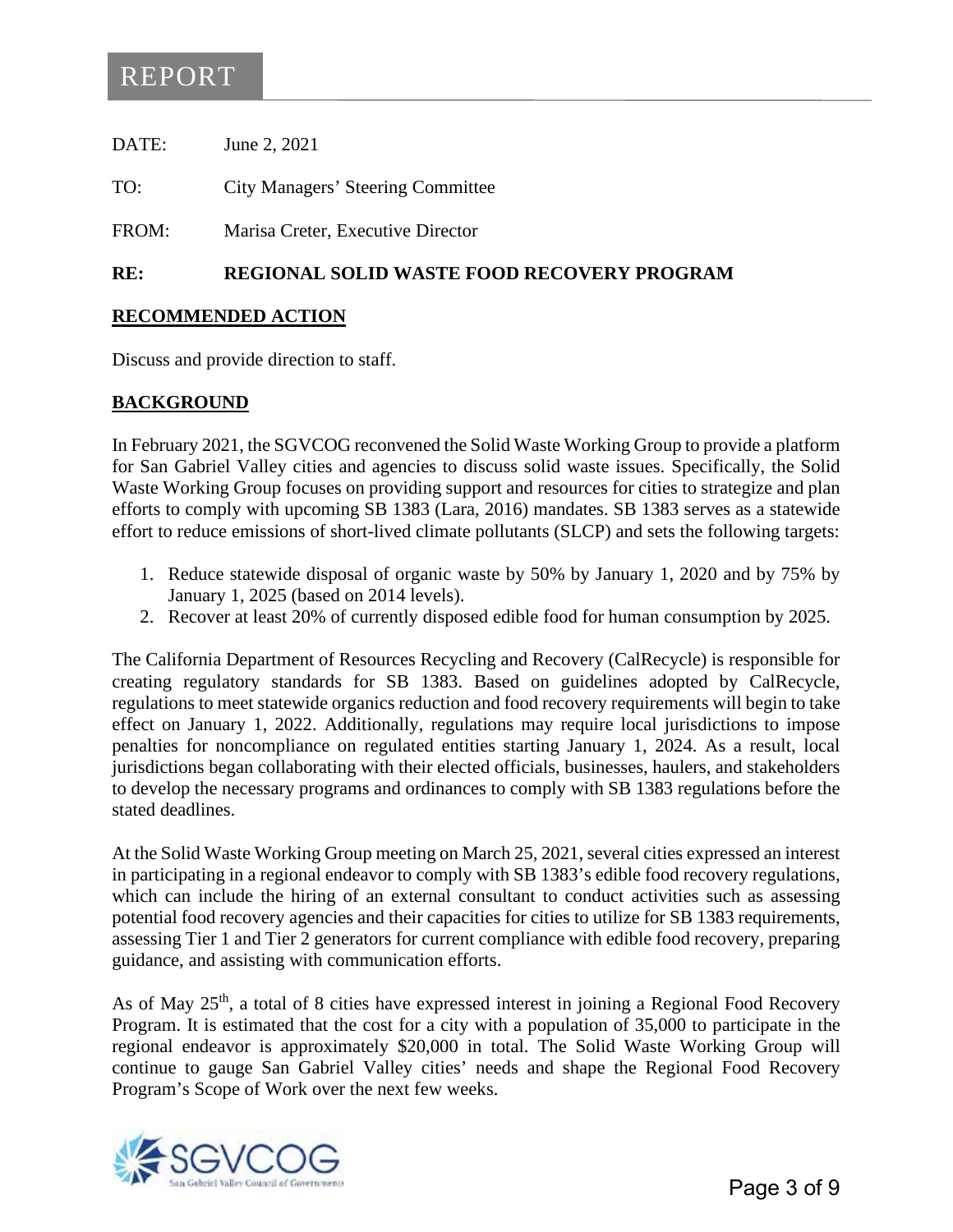SGVCOG Management Analyst, Alexander Fung, will provide a presentation at this meeting.

Prepared by:  $\sqrt{2\pi}$ 

Alexander P. Fung Management Analyst

Approved by: <u>Marisa</u> Creter Marisa Creter

Executive Director

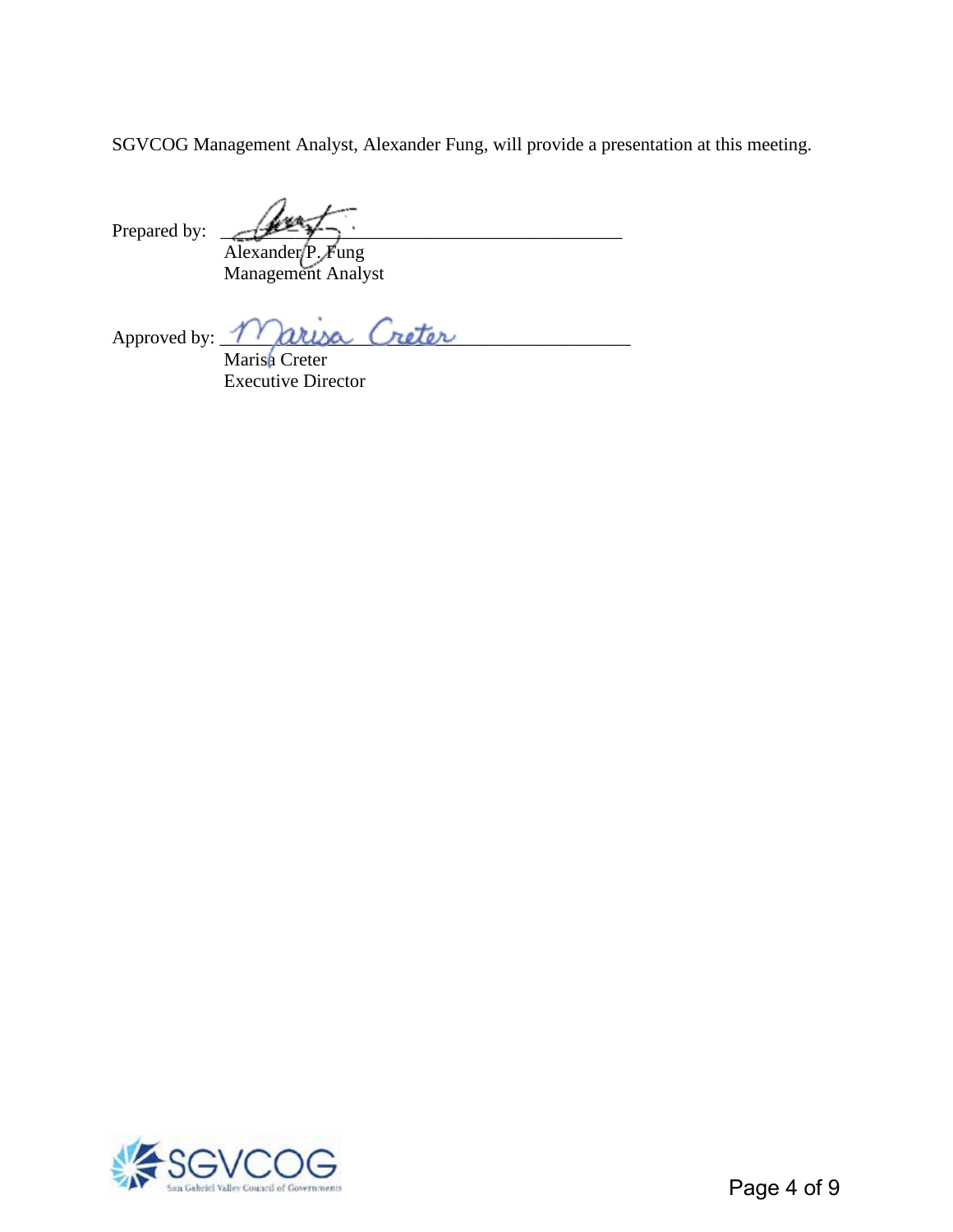# <span id="page-8-0"></span>REPORT

DATE: June 2, 2021

TO: City Managers' Steering Committee

FROM: Marisa Creter, Executive Director

## **RE: METRO STRATEGIC PROJECT LIST FOR THE SAN GABRIEL VALLEY**

### **RECOMMENDED ACTION**

For information only.

## **SUMMARY**

The Los Angeles County Metropolitan Transportation Authority (Metro) adopted the Long Range Transportation Plan (LRTP) last year to provide a detailed roadmap for guiding Metro's plan to build, operate, maintain, and partner for improved mobility over the next three decades. Included in the LRTP is the development of the Short Range Transportation Plan (SRTP), a 10-15 year action plan which contains the Strategic Project List (SPL). The SPL includes a list of planned but unfunded major transportation projects and approved transportation programs submitted to Metro from any of the nine councils of governments (COGs) in Los Angeles County.

The SPL includes two major components:

- 1. **Major Projects Component:** A list of defined projects that support transit, roadway, bicycle, and pedestrian travel and goods movement.
- 2. **Programs Component:** Capital investments in transportation programs that have been approved by a subregional COG in Los Angeles County.

Metro stated that the SPL is not a prioritized list and is not tied to existing funding sources or any specific future funding sources. Additionally, only projects of regional transportation significance should be included in the SPL. Local transportation projects may be eligible for the Multi-Year Subregional Program (MSP) funding or local return funding regardless of their listing on the SPL.

Furthermore, a project included in the SPL does not commit Metro or the COGs to fund the project; however, the existence of an up-to-date funded project list will be beneficial for Metro's regional planning efforts and identify Los Angeles County's overall transportation and funding needs.

## **ELIGIBLE SPL PROJECTS AND PROGRAMS**

Eligible projects for the SPL's **Major Projects Component** include planned or defined projects that support transit, roadway, bicycle, and pedestrian travel and goods movement. Specifically, projects under the Major Projects Component must meet one of the below criteria for inclusion in the SPL. These projects criteria are broken into two tiers of projects based on their relative size and scope.

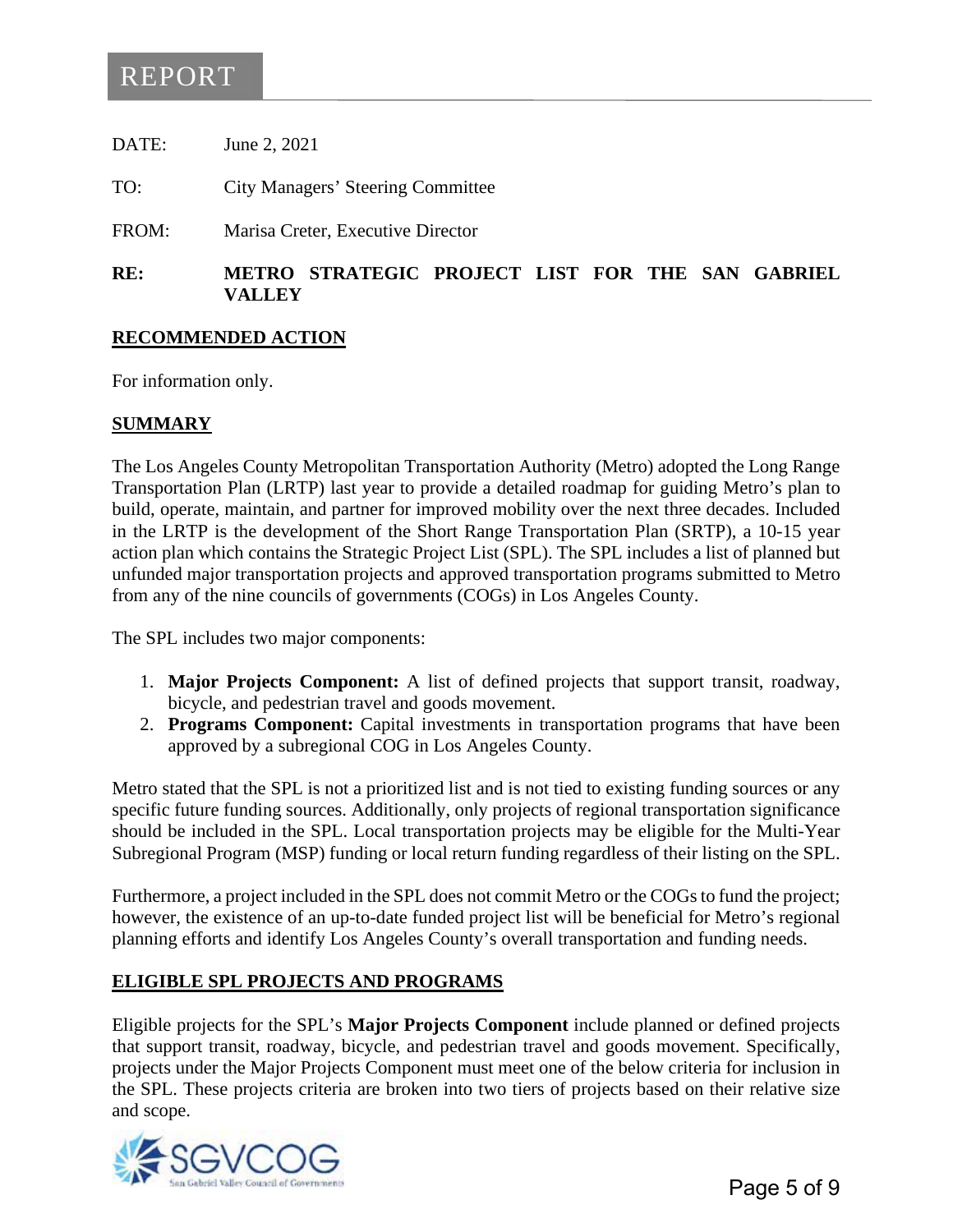| <b>Transit Projects</b> |                                                                                                                 |
|-------------------------|-----------------------------------------------------------------------------------------------------------------|
| Tier 1                  | All light rail, heavy rail, commuter rail, streetcar, and dedicated right-of-<br>way bus rapid transit projects |
|                         | Grade separate projects for existing fixed-guideway transit lines                                               |
| Tier 2                  | Purchase of electric or other zero-emission buses                                                               |

### **Active Transportation and Complete Streets**

| Tier 1 | • Class I multi-use paths or Class VI cycle tracks that are greater than 3  |
|--------|-----------------------------------------------------------------------------|
|        | miles in length or that cross multiple jurisdictions                        |
|        | • Complete Streets projects that cross multiple jurisdictions               |
|        | New pedestrian and bicycle overcrossings and underpasses                    |
| Tier 2 | Class I multi-use paths or Class VI cycle tracks that provide direct access |
|        | to fixed guideway transit                                                   |

| <b>Highway Projects</b> |                                                                                                                                                                                                   |
|-------------------------|---------------------------------------------------------------------------------------------------------------------------------------------------------------------------------------------------|
| Tier 1                  | Any new high-occupancy toll (HOT) lane(s) or upgrades to existing<br>$\bullet$ .<br>facilities; or additions to high-occupancy vehicle (HOV) lane(s)<br>New interchange or direct connector<br>×, |
| Tier 2                  | New auxiliary lanes<br>$\blacksquare$<br>Multi-jurisdictional arterial improvement project<br>$\blacksquare$<br>Countywide or subregion-wide ITS project<br>٠                                     |

|        | <b>Goods Movement Projects</b>                                                       |
|--------|--------------------------------------------------------------------------------------|
| Tier 1 | • Grade separation projects<br>• Dedicated truck facilities or truck toll facilities |
| Tier 2 | • Project occurs on the countywide Strategic Truck Arterial Network                  |

| <b>Projects of Any Mode</b> |                                                                                     |
|-----------------------------|-------------------------------------------------------------------------------------|
| Tier 1                      | Any defined transportation project with a project cost that exceeds \$50<br>million |

Eligible projects for the SPL's **Approved Programs Component** include transportation programs that have been approved by the Metro Board of Directors, a COG Governing Board, or another entity on behalf of multiple jurisdictions. These programs must be related to transportation by increasing the mobility of individuals or goods, reducing conflicts, increasing safety, and eliminating the need for travel. Such programs must result in future capital projects. For example, a subregion-wide Vision Zero Program is eligible to be included on the SPL under the Approved Programs Component as long as it includes multiple capital projects aimed at increasing safety.

## **MAJOR UNFUNDED PROGRAMS AND PROGRAMS IN THE SAN GABRIEL VALLEY**

Metro recently requested all of the COGs to submit eligible projects and programs for inclusion on the SPL **by June 30, 2021**. Each project to be included in the SPL must be submitted to Metro with the appropriate request form.

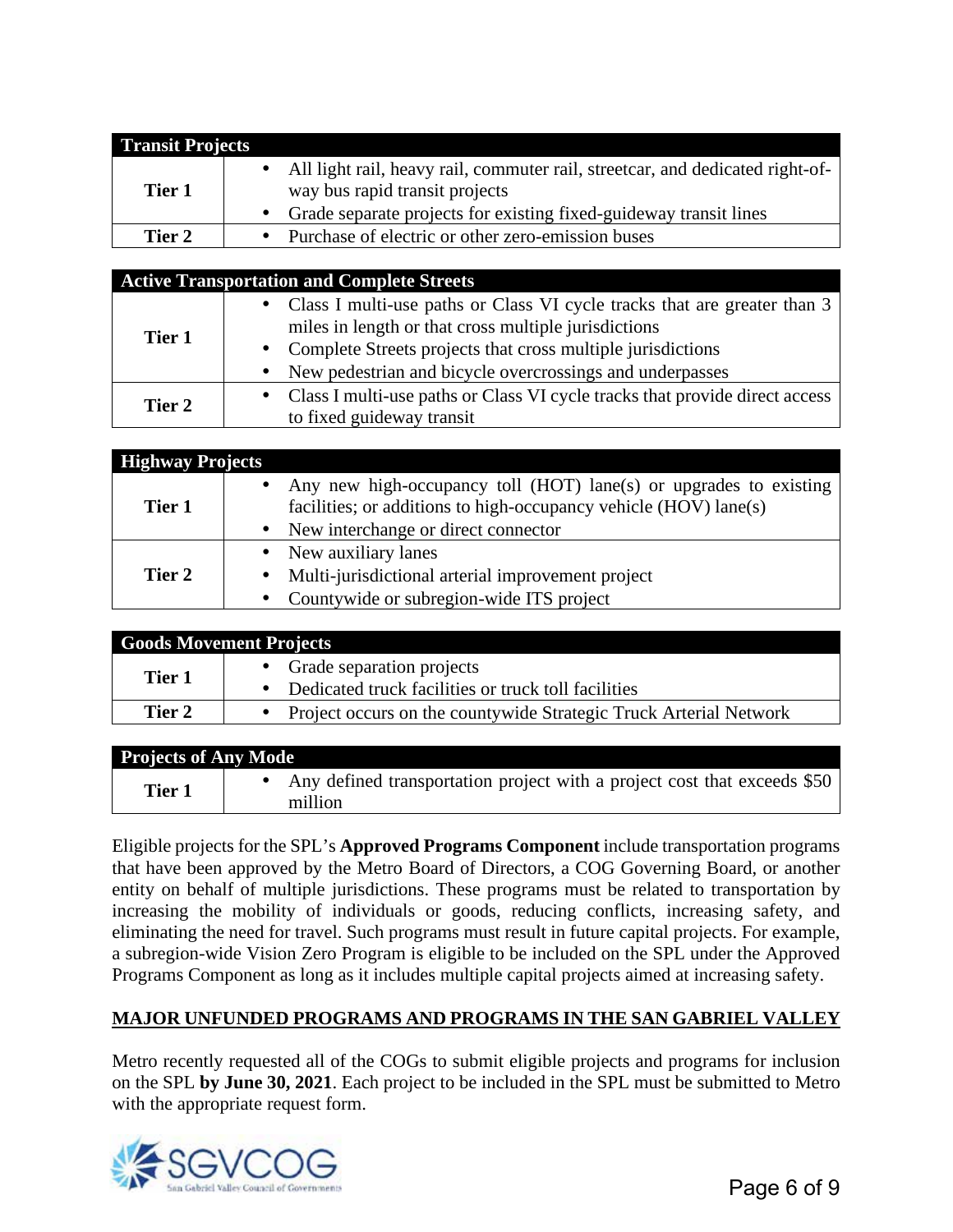Upon examining the eligibility criteria, staff has identified a preliminary recommended list of projects in the San Gabriel Valley to be included in the SPL:

| <b>Project Title</b>                                                 | <b>Jurisdiction</b> | <b>Category</b> | <b>Mode</b>                      | Est'd Cost           |
|----------------------------------------------------------------------|---------------------|-----------------|----------------------------------|----------------------|
| Montebello Blvd Grade<br>Separation                                  | City of Montebello  | Major Project   | Goods Mymt                       | \$188M               |
| Turnbull Canyon Road<br><b>Grade Separation</b>                      | City of Industry    | Major Project   | Goods Mymt                       | \$84M                |
| Maple Ave Pedestrian<br><b>Overhead Crossing</b>                     | City of Montebello  | Major Project   | Active<br>Transp./Goods<br>Mymt  | \$26M                |
| Pomona At-Grade<br><b>Crossings Pedestrian Safety</b>                | City of Pomona      | Major Project   | Active<br>Transp./Goods<br>Mvmt. | \$26M                |
| State Route 57/60<br>Confluence Chokepoint<br>Relief Program         | City of Diamond Bar | Major Project   | Highways                         | \$450M               |
| I-605/Valley Boulevard<br>Interchange Improvement<br>Project         | City of Industry    | Major Project   | Highways                         | <b>TBD</b>           |
| La Verne Transit Oriented<br>Development (TOD)<br>Pedestrian Bridge  | City of La Verne    | Major Project   | Active<br>Transp./Transit        | \$7M                 |
| SR60/I605 Interchange<br>Improvements                                | Los Angeles County  | Major Project   | Highways                         | <b>TBD</b>           |
| Foothill Gold Line<br>Extension (Pomona to<br>Montclair)             | SGVCOG              | Major Project   | Transit                          | \$465M               |
| Arrow Highway<br>Multimodal Regional<br><b>Corridor Improvements</b> | SGVCOG              | Major Project   | Active Transp.                   | $$6.9M -$<br>\$10.3M |

Due to the short turnaround time set forth by Metro, staff solicited feedback from San Gabriel Valley cities and agencies for additional eligible projects and programs that can be included in the SPL. As a result, cities and agencies proposed to include the following additional projects and programs:

| <b>Project Title</b>                                                         | <b>Jurisdiction</b> | Category                | <b>Mode</b>               | Est'd Cost |
|------------------------------------------------------------------------------|---------------------|-------------------------|---------------------------|------------|
| City of Glendora Transit<br><b>Fleet Electrification</b>                     | City of Glendora    | Major Project           | Transit                   | \$3.85M    |
| City of Glendora People<br>Movement Project                                  | City of Glendora    | Major Project           | Active Transp.            | \$16.45M   |
| Allen Ave. Safety Project -<br>Design and Construction                       | City of Pasadena    | Major Project           | Active Transp.            | \$11M      |
| Pasadena Transit<br>Maintenance Facility                                     | City of Pasadena    | Major Project           | Transit                   | \$33M      |
| Implementation of the<br><b>Bicycle Transportation</b><br><b>Action Plan</b> | City of Pasadena    | <b>Approved Program</b> | Active Transp.            | \$12.5M    |
| <b>Bus Stop Improvement</b><br>Program                                       | City of Pasadena    | Major Project           | Active<br>Transp./Transit | \$1.7M     |

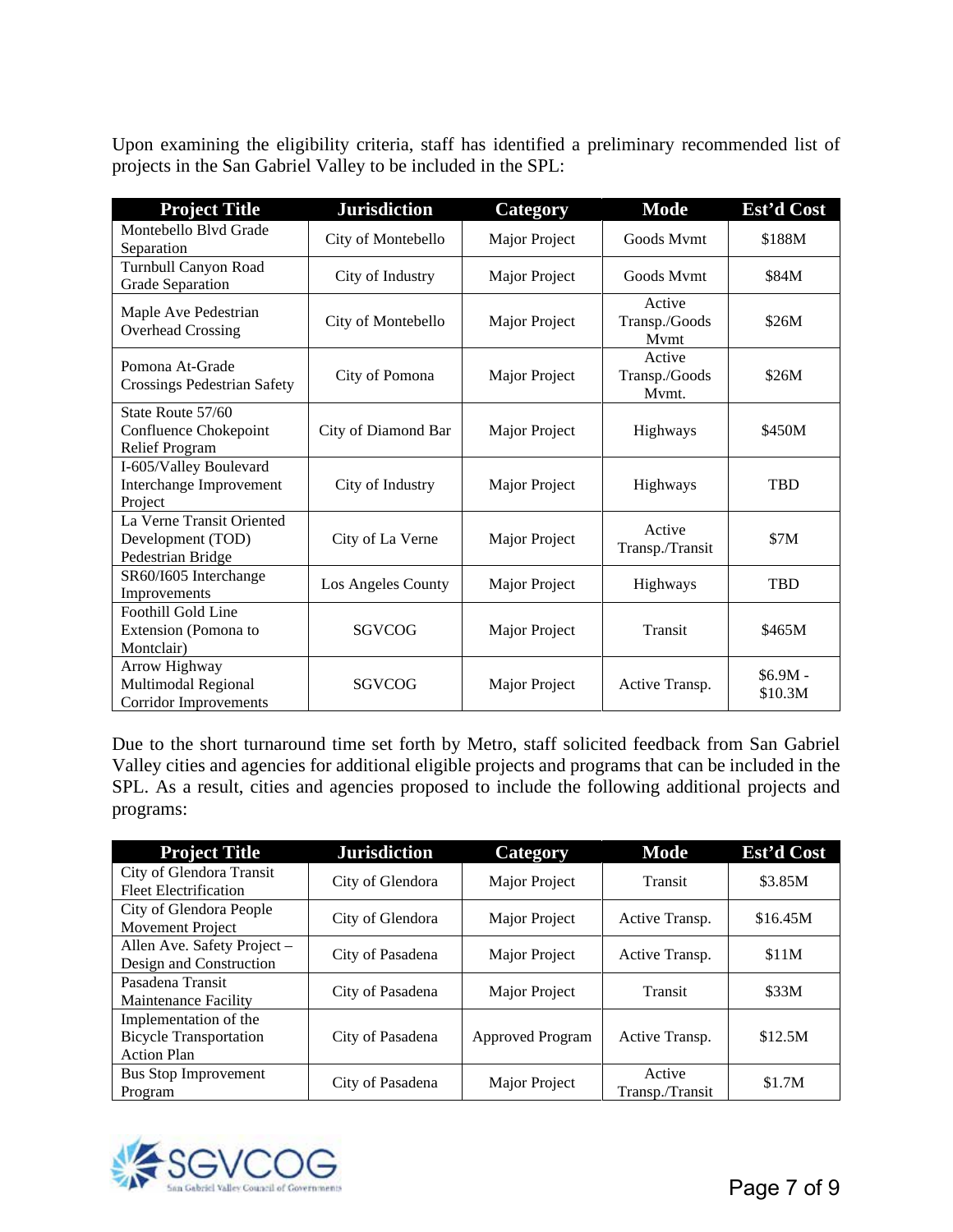| N. Lake Ave. Safety Project<br>- Design and Construction                                               | City of Pasadena          | Major Project    | Active Transp. | $$5M - $7M$ |
|--------------------------------------------------------------------------------------------------------|---------------------------|------------------|----------------|-------------|
| Purchase Replacement and<br><b>Expansion Buses for</b><br>Pasadena Transit and<br>Pasadena Dial-A-Ride | City of Pasadena          | Approved Program | <b>Transit</b> | \$60M       |
| Replace Aging Bus Stop<br><b>Shelters</b>                                                              | City of Pasadena          | Major Project    | Transit        | \$4M        |
| Rosemont Ave. Complete<br><b>Streets Project</b>                                                       | City of Pasadena          | Major Project    | Active Transp. | \$2.1M      |
| The Arroyo Link                                                                                        | City of Pasadena          | Major Project    | Active Transp. | \$1.2M      |
| Citywide Transportation<br>Performance Monitoring<br>Network                                           | City of Pasadena          | Approved Program | Active Transp. | \$3.2M      |
| Meridian Avenue (within<br>north-south City limits)                                                    | City of South<br>Pasadena | Major Project    | Active Transp. | \$15M       |
| Garfield Avenue<br>(Huntington Dr. to Fair<br>Oaks Ave.)                                               | City of South<br>Pasadena | Major Project    | Active Transp. | \$6M        |
| Fremont Avenue (Columbia<br>St. to Alhambra Rd.)                                                       | City of South<br>Pasadena | Major Project    | Active Transp. | \$5M        |
| Monterey Road and<br>Pasadena Avenue (Garfield<br>Ave. to SR-110)                                      | City of South<br>Pasadena | Major Project    | Active Transp. | \$20M       |
| <b>Huntington Drive</b>                                                                                | City of South<br>Pasadena | Major Project    | Active Transp. | \$20M       |
| Columbia Street (shared<br>with City of Pasadena)                                                      | City of South<br>Pasadena | Major Project    | Active Transp. | \$5M        |
| <b>Mission Street</b>                                                                                  | City of South<br>Pasadena | Major Project    | Active Transp. | \$6M        |
| Los Angeles County Transit<br>Fleet Electrification - San<br>Gabriel Valley Subregion                  | County of Los<br>Angeles  | Major Project    | Transit        | \$5M        |
| <b>Amar Road Complete</b><br><b>Streets Project</b>                                                    | County of Los<br>Angeles  | Major Project    | Active Transp. | \$33M       |
| San Jose Creek Regional<br>Access                                                                      | County of Los<br>Angeles  | Major Project    | Active Transp. | \$16.5M     |

It is important to note that the Cities of Pasadena and South Pasadena's projects and programs are also included in the Arroyo Verdugo Communities Joint Powers Authority's (AVCJPA) proposed list of projects and programs given that the two cities are part of both the SGVCOG and AVCJPA.

The 32 projects and programs listed above will be presented to the SGVCOG Transportation Committee for review on June 10, 2021 and to the SGVCOG Governing Board for adoption on June 17, 2021. Staff will transmit the adopted list to Metro by June 30, 2021.

SGVCOG Management Analyst, Alexander Fung, will provide a presentation at this meeting.

Prepared by:

Alexander<sup>(P.</sup> Fung)

Management Analyst